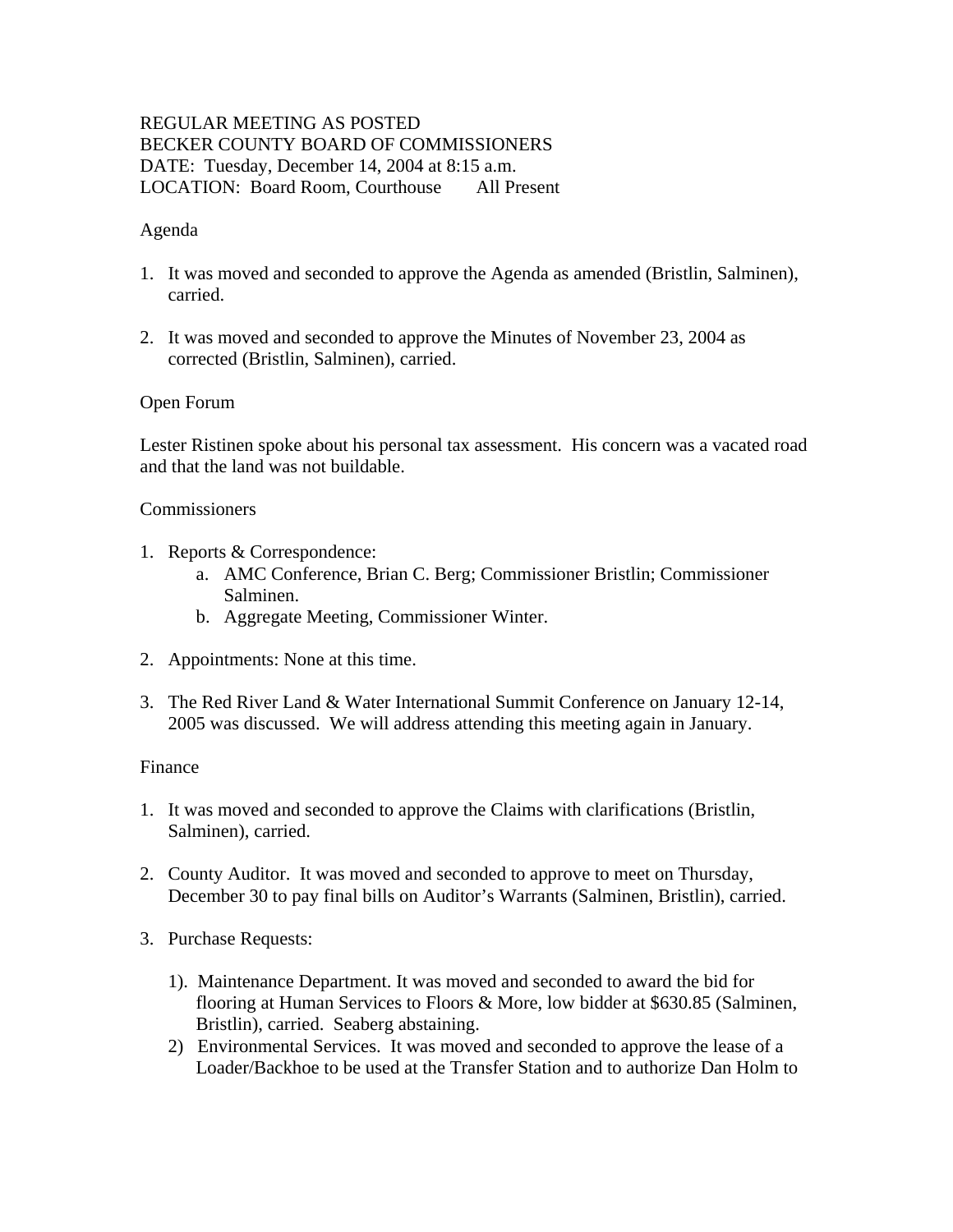look into the option of purchasing a used loader (Bristlin, Salminen), carried.

- 3) IT Department:
	- (2) Computer Requests for Becker County Extension. It was moved and seconded to approve the purchase of (2) Servers (Bristlin, Seaberg), carried.
	- (2) Capital Requests for the County Computer Room. It was moved and seconded to approve the purchase (Salminen, Bristlin), carried.
	- (1) New Copier Lease with Liberty Business for a Kyocera 4035. It was moved and seconded to approve the lease (Salminen, Seaberg), carried.
- 4. NRM. It was moved and seconded to authorize the NRM Director to have a line of credit to purchase emergency repair parts of the new groomer up to \$5,000. (Salminen, Seaberg), carried.

## Auditor

- 1. It was moved and seconded to approve the Ditches Budgets for No. 16 at \$100; No. 17 at \$100 and No. 20 at \$100 (Bristlin, Salminen), carried.
- 2. It was moved and seconded to approve the following Licenses & Permits (Engebretson, Salminen), carried.

Wine & Strong Beer License-New, Coats Management, Inc., dba, OBT/K & T's Pub & Grub, Tamara L. Coats, Osage Twp. (former Osage Bait & Tackle. On/Off Sale 3.2 Beer License-New, Tamara L. Coats, Coats Management, Inc., dba, OBT/K&T's Pub & Grub, Osage Twp. (former Osage Bait & Tackle). Annual Tobacco License-New, Coats Management, Inc., dba, OBT/K&T's Pub & Grub, Tamara L. Coats, Osage Twp. (former Osage Bait & Tackle).

3. It was moved and seconded to approve the following Gambling Permit (Engebretson, Salminen), carried. Lakes Crisis & Resource Center for use at the D.L. Country Club on Feb. 4, 2005.

Lester Ristinen. The Becker County Taxpayers Assn. spoke to concerns of County-wide Assessment or True County Assessment. Another concern was that information was provided to the Townships. At the request of Mr. Ristinen, Commissioner Winter called for a motion to have Brian C. Berg, County Administrator, provide information to the Townships on the pros and cons of True County Assessment. No motion was made. Commissioner Winter thanked Mr. Ristinen for taking the time to come to the Board. Commissioner Bristlin stated that the Townships already can go to this type of assessment if they want, and any information they want is available at the Assessor's Office. It was the Consensus of the Board to have Steve Skoog, County Assessor, provide information upon request, ref: True County Assessment.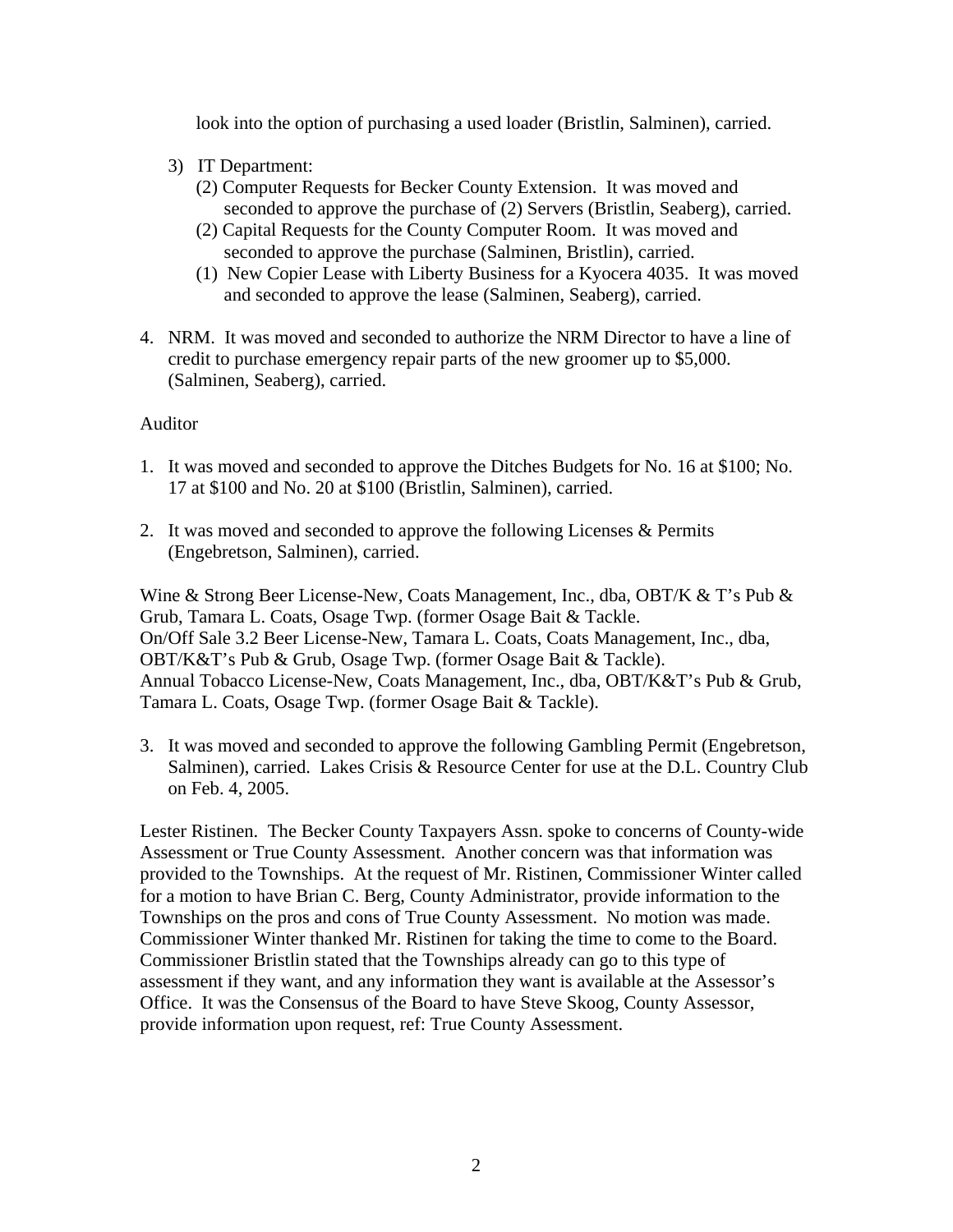#### Assessor

- 1. Abatements. It was moved and seconded to deny the Abatement request on Parcel # 08.8873.000 for \$90, Tabs for Trailer (Bristlin, Salminen), carried. It was moved and seconded to approve the following Abatements: Parcel # 19.8613.000, Lake View Twp., \$664, Duplication of tax; Parcel # 29.8005.000, Silver Leaf, \$236, Duplication of tax (Engebretson, Bristlin), carried.
- 2. It was moved and seconded to pass Resolution No. 12-04-1A, re-appointing Steve Skoog as County assessor for four years beginning on January 1, 2001 and expire on December 31, 2004 (Engebretson, Salminen), carried.
- 3. It was moved and seconded to approve an Amendment to the Abatement Policy to reflect the following (Bristlin, Engebretson), carried.

Personal property taxes on travel trailers shall be abated only if the owner of the travel trailer can produce evidence that they:

- a. Did not own the property on the assessment date.
- b. The applicant can provide evidence that they did not have a license in their possession on the assessment date (for new travel trailers only).
- c. The owner of the travel trailer can provide in writing from the resort owner that the unit was either gone or the name and/or address of the taxpayer was incorrectly assigned.

### Highway

- 1. It was moved and seconded to pass Resolution No. DOH 12-04-1D, Project Acceptance for Projects: SAP 03-626-18; 03-639-10; 03-646-05; 03-646-06; CP 204- 129-01; 204-156-01, contracted with Central Specialties, Inc., and authorizes final payment in the amount of \$72,476.18 (Engebretson, Bristlin), carried.
- 2. It was moved and seconded to pass Resolution No. DOH 12-04-1C, Project Acceptance for Projects: SAP 03-614-16; 03-599-22; 03-599-23, contracted with Landwehr Construction, Inc., and authorizes final payment in the amount of \$13,752.60 (Engebretson, Salminen), carried.
- 3. It was moved and seconded to pass Resolution No. DOH 12-04-1B, accepting the Highway Department's 5-Year Plan 2005-2009, as there were no comments from the Public Hearing held on December 2, 2004 (Engebretson, Salminen), carried.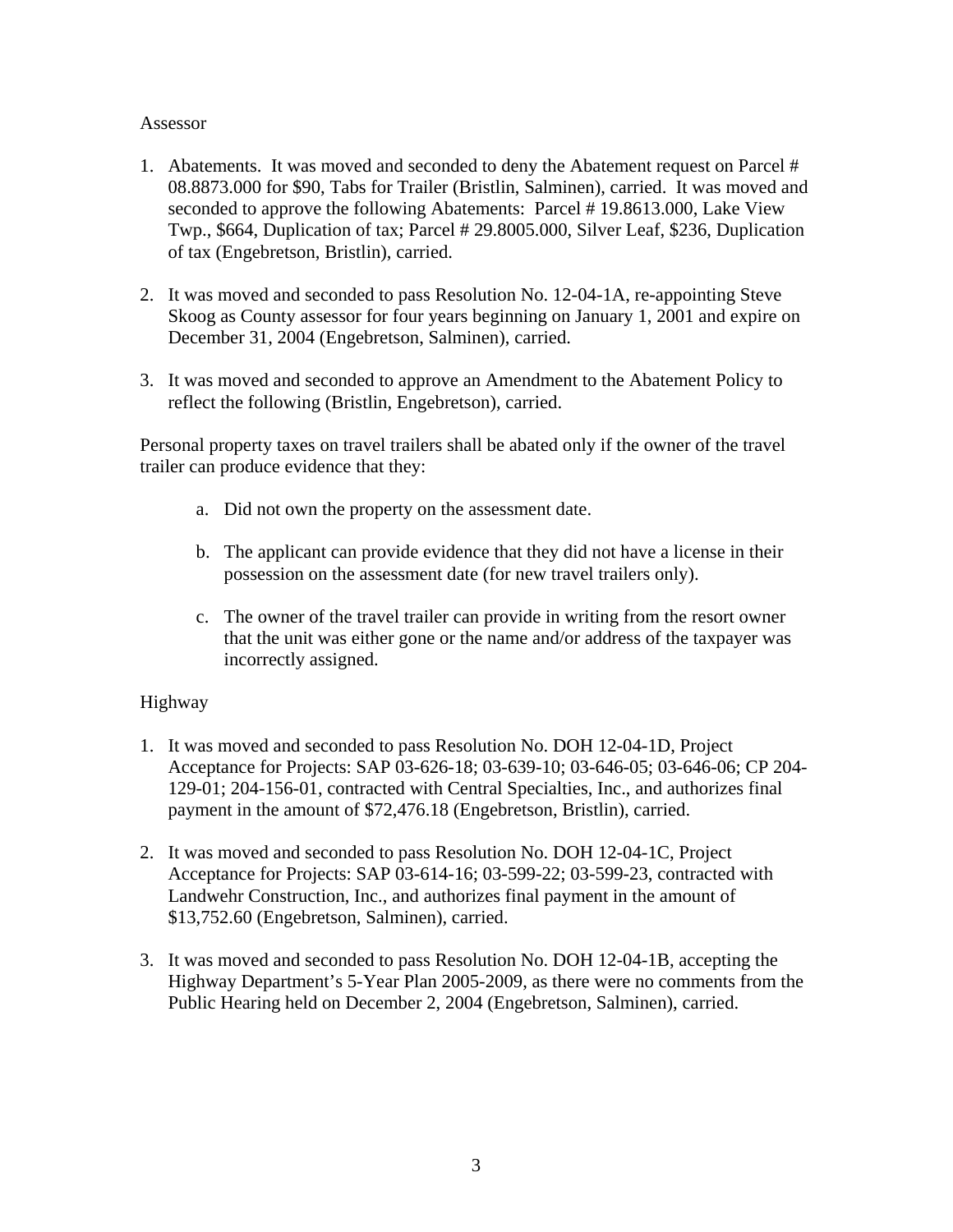## Human Services

- 1. It was moved and seconded to approve the Agenda as amended (Bristlin, Seaberg), carried.
- 2. It was moved and seconded to approve the Transition Memorandum of Agreement concerning Multi-County Board of Health consisting of Becker County, Norman County and Mahnomen County and give authority to the County Attorney if minor changes need to be made (Bristlin, Seaberg), carried. Engebretson voting nay.
- 3. It was moved and seconded to approve the Clay County Transit Contract, with the cost of \$6500 (Engebretson, Bristlin), carried.
- 4. It was moved and seconded to approve the Purchase of Service Contracts with MeritCare Home Care and Eileen Anderson, Adult Foster Care Home (Engebretson, Seaberg), carried.
- 5. It was moved and seconded to accept the Family Services, Adult Services and Probation Placement Reports (Seaberg, Bristlin), carried.
- 6. It was moved and seconded to authorize the Board Chair to sign the WIC Program Contracts (Engebretson, Seaberg), carried.
- 7. It was moved and seconded to approve the Family Planning Grant (Engebretson, Bristlin), carried.
- 8. It was moved and seconded to approve the Transit Claims (Engebretson, Bristlin), carried.
- 9. It was moved and seconded to approve the Human Services Claims (Bristlin, Seaberg), carried.

Lightowler/Johnson & Assoc.

A presentation was given on the Courthouse Expansion Study to expand court services. Parking needs of the proposed expansion was also discussed. The Board thanked Lightowler Johnson & Assoc. for the presentation.

Human Resources

- 1. Closed Session Negotiations Open Session
- 2. It was moved and seconded to carry-over vacation hours to 2005 for JoAnn Kunz and Bernard Soyring (Salminen, Bristlin), carried.